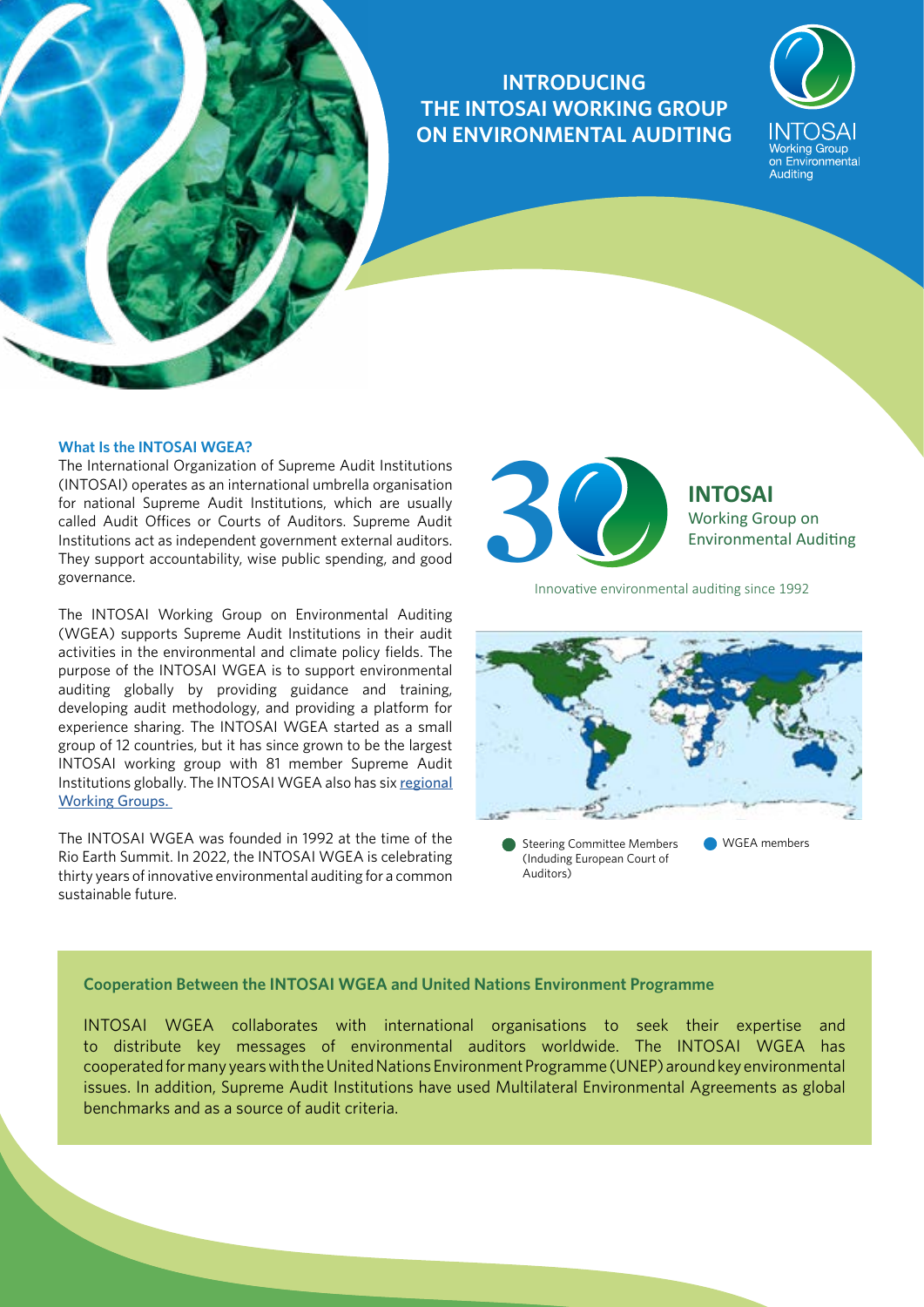#### **What Is Environmental Auditing and Why Is It Important?**

Supreme Audit Institutions conduct audits on various public policy areas, including the **compliance** and **performance** of environmental and climate policies.

The environment is an increasingly important topic for audits as the world is facing risks on a new scale. Climate change, nature and biodiversity loss, and waste and pollution, all present risks to economies and society. Therefore, it is important that public sector budgets respond to these threats in an **economic**, **efficient**, and **effective** manner.

#### **What Is the Impact of Environmental Auditing?**

Supreme Audit Institutions can have an impact by recommending various measures based on their findings and assessments in environmental audits.

For example, they can recommend:

- improvements to legislative, regulatory, and policy implementation processes
- better environmental planning and impact assessments
- analysis and improvements on the cost-effectiveness of measures
- increased coordination between actors
- attention to the quality of data.

For example, in relation to climate change, Supreme Audit Institutions have noted that better resilience planning helps to prepare for climate change.

## **Finland's Climate Finance Audit**

In 2021, the National Audit Office of Finland conducted an [audit](https://www.vtv.fi/app/uploads/2021/09/NAOF-Audit-6-2021-Finlands-international-climate-finance.pdf) which reported that despite the government's intention to scale up climate finance and direct half of it to climate change adaptation, there was no published plan for how these policies would be implemented nor strategic objectives for climate finance. The audit recommended that the Ministry for Foreign Affairs should draw up a public plan for how it will increase and allocate Finland's international climate finance, justifying the choices and priorities. This audit resulted in the Finnish Ministry for Foreign Affairs accepting a new climate finance plan in 2022.

#### **Key Findings From Recent Environmental Audits**

In the last two years 22 Supreme Audit Institutions have submitted 90 audits to the [INTOSAI WGEA database.](https://www.environmental-auditing.org/audit-database/) These audits have assessed the implementation of environmental policies from many angles.

For example, audits have found:

- issues with performance and compliance of environmental legislation
- deficiencies in environmental strategies and planning
- lack of coordination between various actors
- problems with data quality and monitoring
- risks of fraud.

#### **Why Do We Need Global Cooperation?**

Global cooperation is needed as environmental problems go beyond country borders. For example, the impacts of water pollution and air pollution are often felt in neighbouring countries. Moreover, climate change, nature and biodiversity loss, and waste and pollution are truly global problems.

Global cooperation between Supreme Audit Institutions can provide insight on progress and challenges in meeting international goals, agreements, and addressing environmental issues. One way that Supreme Audit Institutions cooperate is through coordinated audits – audits that involve multiple countries. Supreme Audit Institutions can play a role in international efforts that aim to evaluate, follow up, and monitor various environmental policies. In addition, global cooperation facilitates mutual learning about audit approaches and methodologies as well as sharing of good audit practices.

**Coordinated Audit on Climate Change Adaptation and Disaster Risk Reduction Strategies and Management by the Pacific Association of Supreme Audit Institutions**

A 2015 [coordinated audit](https://static1.squarespace.com/static/57019a6db6aa607cbb909ab2/t/578858ef197aea9fd0ba0e5a/1468553463159/Climate+Change+Coop+Audit_FINAL%281%29.pdf) by ten Pacific area Supreme Audit Institutions concluded that the Pacific Island states were not well placed to respond effectively to the threats and challenges arising from climate change. The audit found that short-term and long-term activities and crosssectoral management of climate risks were needed.

### **Coordinated Audit on Protected Areas**

This 2021 [coordinated audit](https://www.google.com/url?sa=t&rct=j&q=&esrc=s&source=web&cd=&cad=rja&uact=8&ved=2ahUKEwj00t6qlNz3AhWOr4sKHRCtDfoQFnoECAUQAQ&url=https%3A%2F%2Fportal.tcu.gov.br%2Flumis%2Fportal%2Ffile%2FfileDownload.jsp%3FfileId%3D8A81881F79E7AFBA017A68648B421C01&usg=AOvVaw2pBo_rGZkuXg_cxabNtTF5) was conducted between 17 countries in Latin America, the Caribbean, and the Iberian Peninsula which aimed to assess the level of implementation and management of protected areas in these countries. This audit found that although many countries were positively aiming to achieve international biodiversity targets, much more work is needed to ensure the expansion of protected areas and the effective implementation and management of these policies.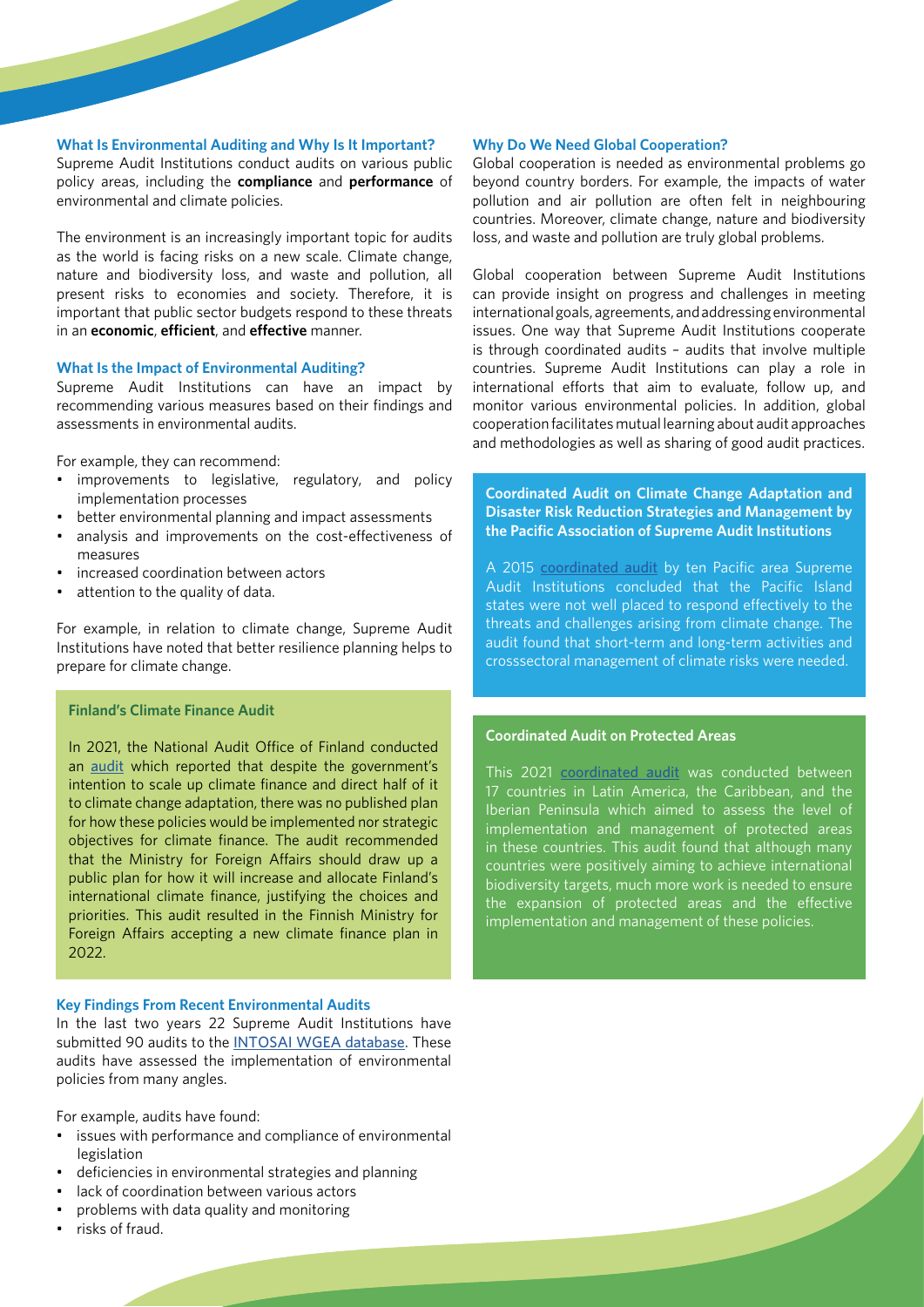#### **INTOSAI WGEA and the Sustainable Development Goals**

The INTOSAI WGEA has worked on sustainable development issues since 2007. Since the adoption of Agenda 2030 in 2015, it has worked with Sustainable Development Goals (SDGs) to help contribute to their follow up and review. In 2020–2022, the INTOSAI WGEA has focused on plastic waste, climate finance, sustainable transport, as well as policy coherence and multistakeholder engagement for the SDGs.

#### **Work Package on Plastic Waste**

This report aims to support Supreme Audit Institutions in conducting audits on the implementation of plastic waste policies. The report provides recommendations for audits to determine which stakeholder departments, agencies and government entities oversee plastic waste and how to meet **SDG 12** on responsible consumption and production.

#### **Work Package on Sustainable Transport**

This report recognizes the key role that transport has in sustainability transition. The report addresses **SDG 11,** but more specifically **Target 11.2** on urban access. It provides current trends and recent developments on sustainable transport globally to support the follow-up and review of these SDGs. It also highlights the need to mainstream environmental considerations into all sectors. The report provides possible audit criteria, guidance and objectives and potential audit topics related to sustainable transport.

#### **Work Package on Climate Finance**

This report focuses on Sustainable Development Goal **Target 13.a** on climate finance, which is important for both climate change mitigation and adaptation. This report provides a roadmap on how Supreme Audit Institutions can design audits around climate finance.

#### **Work Package on Policy Coherence and Multistakeholder Engagement**

This report is linked to **SDG 17** on partnerships for the goals, more specifically **Target 17.14** on policy coherence. The report aims to demonstrate why it is important to understand the interlinked nature of topics and pay attention to policy coherence and multistakeholder engagement. The report presents some tools, such as tracking systems that would pay attention to adverse spending, such as subsidies for fossil fuels, or mapping the crossimpacts of various targets.

**RESPONSIBLE CONSUMPTION AND PRODUCTION** 





# **SUSTAINABLE CITIES AND COMMUNITIES**



# **PARTNERSHIPS FOR THE GOALS**